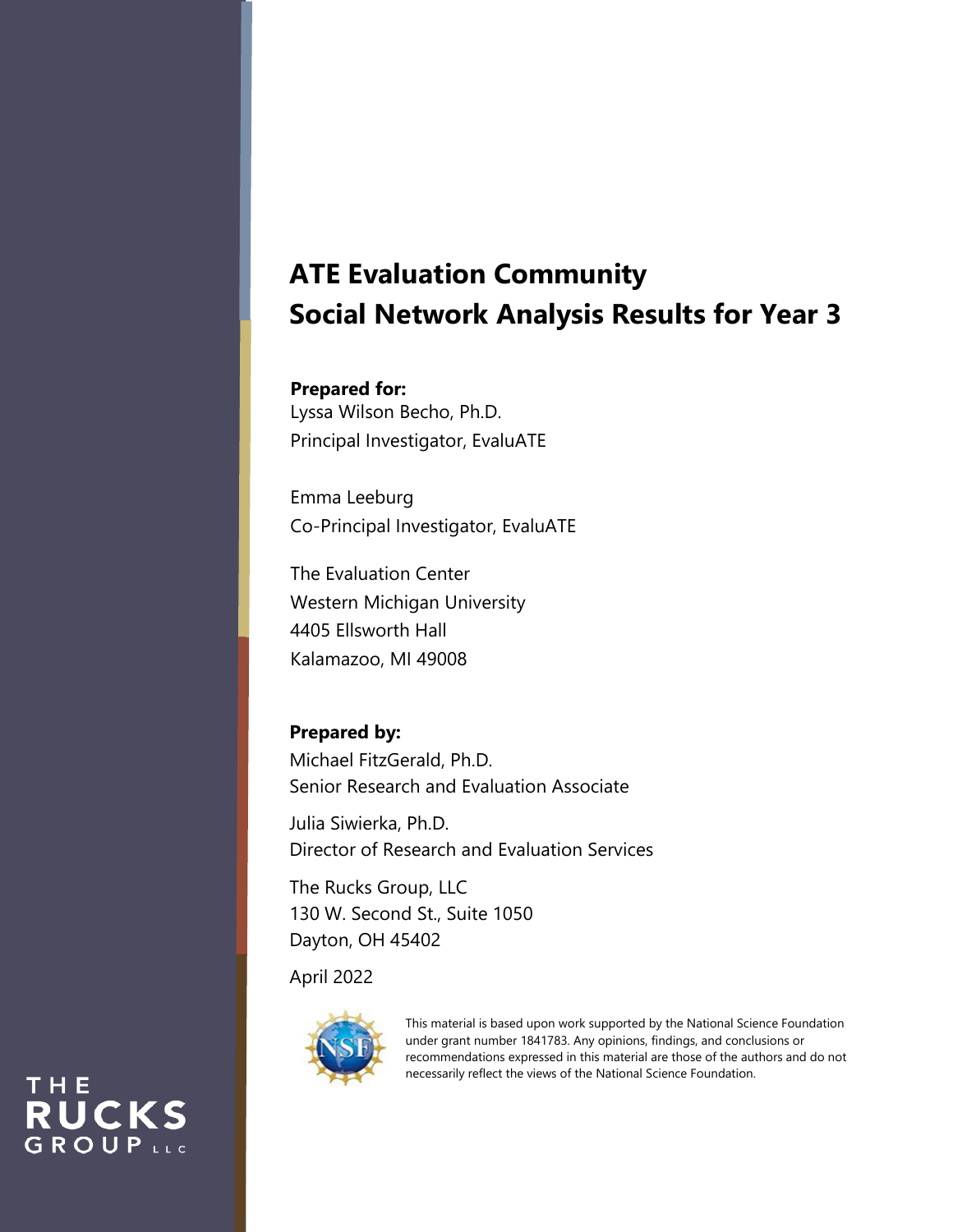# **Table of Contents**

| Appendix A - Social Network Analysis Questions from the ATE Evaluator Survey (abbreviated version)  9 |  |
|-------------------------------------------------------------------------------------------------------|--|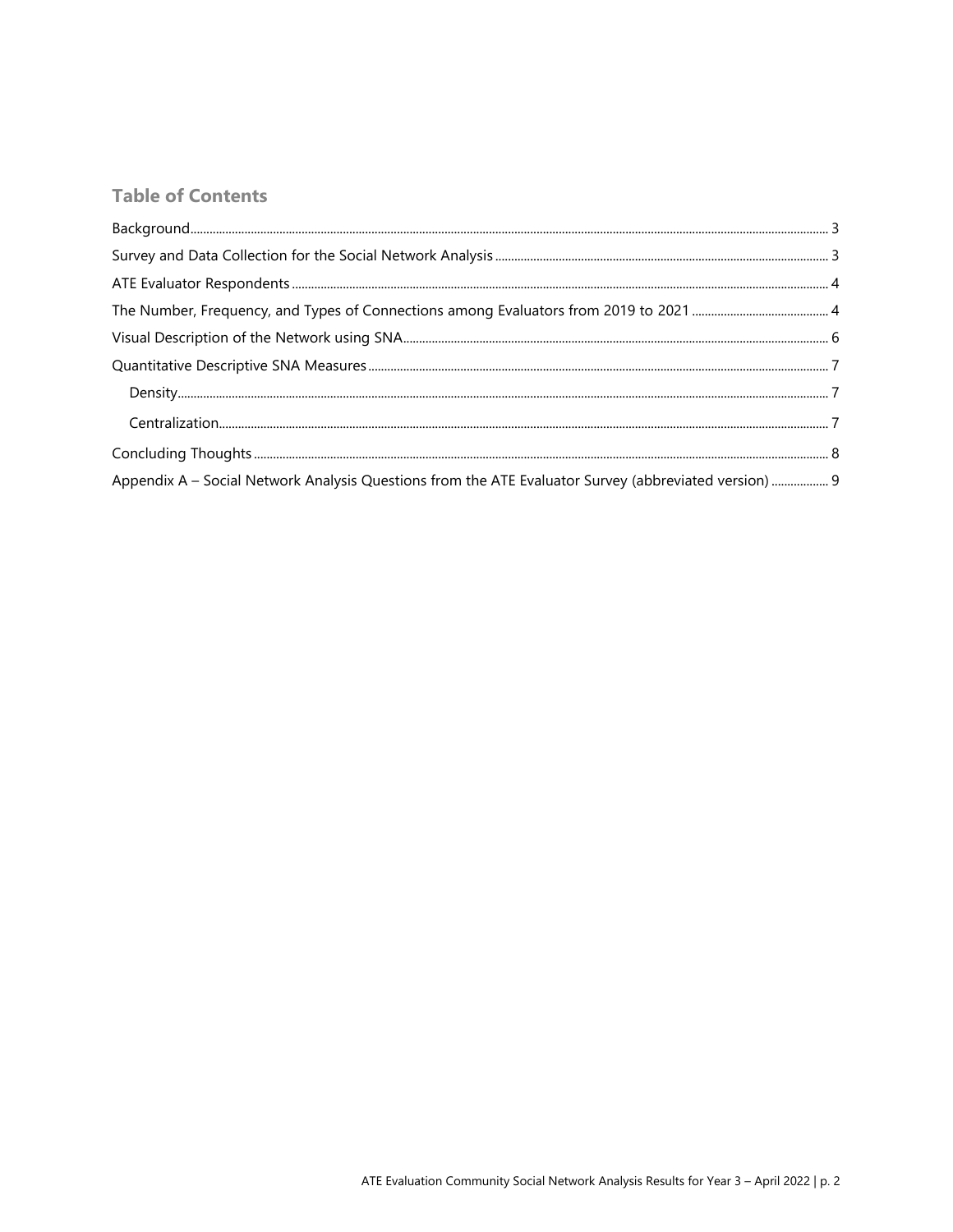## <span id="page-2-0"></span>**Background**

An aim of EvaluATE is to increase professional exchanges among ATE evaluators. To reach this aim, EvaluATE provides opportunities for ATE evaluators to meet and learn from one another through organized events. These include the reception hosted by EvaluATE at the annual ATE PI conference, monthly webchats, and an ATE Evaluation Summit that had been planned for the end of 2020 but was delayed due to the COVID-19 pandemic. EvaluATE has also developed and promoted a dedicated Slack channel as a means for those in the ATE evaluator community to connect with EvaluATE and each other.

The Rucks Group, the external evaluator for the project, has been working with EvaluATE to explore the network of connections among evaluators in the ATE evaluation community and assess changes between them over time using social network analysis (SNA) methodology. This report provides information about the community network in Years 1, 2, and 3 of the project in terms of the number of connections among ATE evaluators, how frequently ATE evaluators connected with each other on evaluation-related matters, and what types of interactions they had.

## <span id="page-2-1"></span>**Survey and Data Collection for the Social Network Analysis**

A set of questions was developed and added to EvaluATE's annual spring survey of ATE evaluators starting in 2019 to capture the information needed for the SNA. The questions were designed to determine the number of connections among ATE evaluators as well as the characteristics of those connections in terms of interaction frequency and types. Survey respondents were first presented with sequential alphabetized lists of 20 to 30 ATE evaluators at a time. They were asked to select each ATE evaluator with whom they had at least one evaluationrelated interaction within the past 12 months. Examples of evaluation interactions included the following:

- Providing evaluation guidance, resources, or information.
- Receiving evaluation guidance, resources, or information.
- Working together on an evaluation.
- Collaborating on educational or outreach activities (e.g., article, presentation, committee).

Informal types of interactions, such as conversations at conferences, are certainly important for initiating and sustaining connections. However, people's attempts to recall connections based solely on casual conversation would be burdensome and too susceptible to recall error. Consequently, respondents were deliberately directed to only consider connections that included more substantive types of evaluation-related interactions.

<span id="page-2-2"></span>After identifying each of their ATE evaluator connections, respondents were then asked to indicate how often they interacted with that individual on evaluation-related matters (i.e., 1-2 times, 3-10, or more than 10) during the previous 12 months and then were instructed to identify the types of interactions they had with that person. While respondents were provided with the four types of interactions as previously described (e.g., providing evaluation guidance, resources, or information, etc.), they also had the option to select "Other" and to describe the type of interaction. An abbreviated copy of the SNA survey items is provided in Appendix A.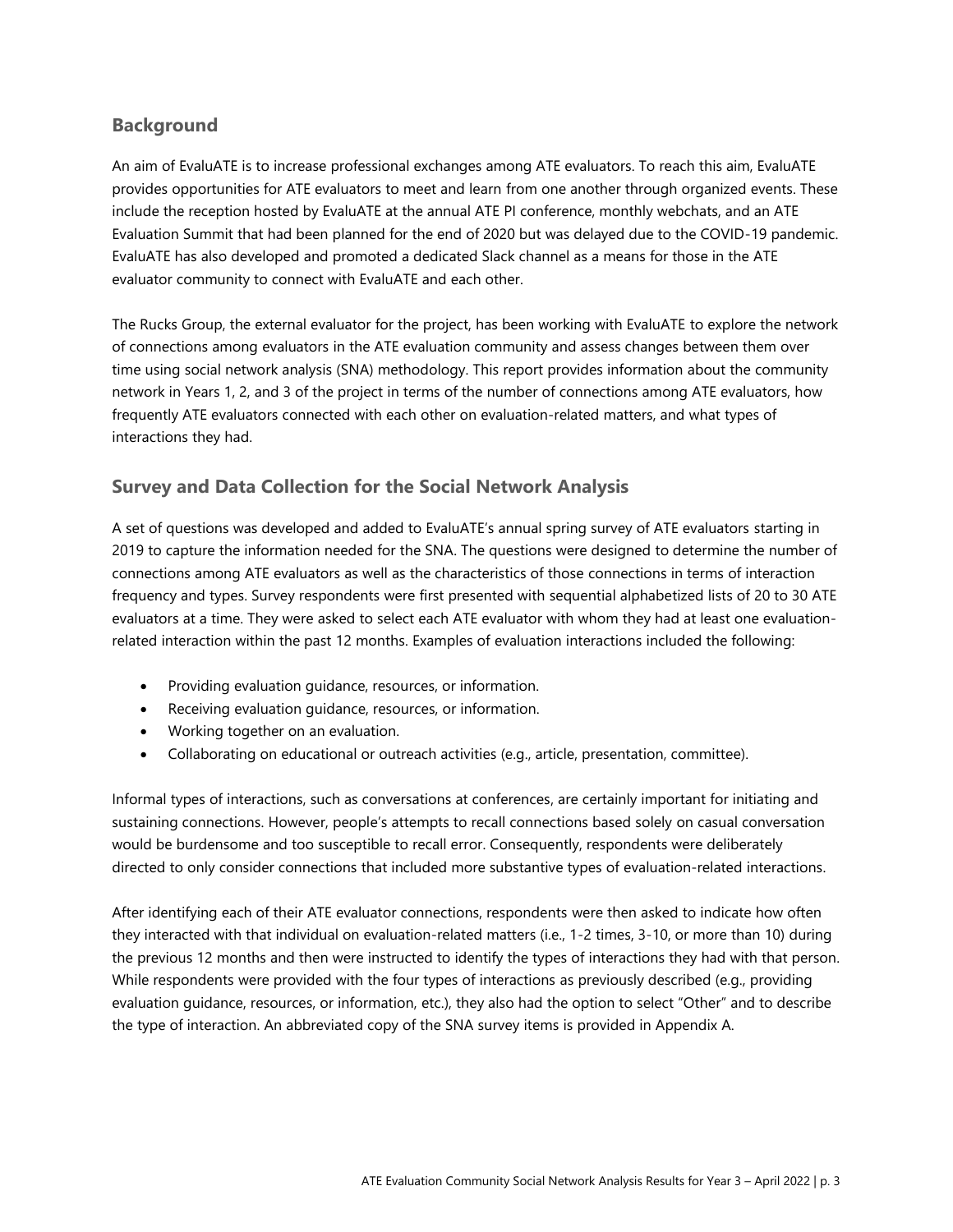### **Findings**

#### **ATE Evaluator Respondents**

EvaluATE's survey of evaluators is administered every summer to individuals who are evaluating or who have evaluated projects funded by the National Science Foundation's (NSF) Advanced Technological Education (ATE) program within the past five years. The primary source of names for this population comes from information gathered through the annual ATE survey, as the NSF ATE program does not maintain a database with that information, but that survey does not capture newer evaluators on projects that have not yet been submitted as well as evaluators who are seeking opportunities in the ATE area. Additional sources of information include individuals who have signed up for one of EvaluATE's webchats or who have joined EvaluATE's Slack Network.

In 2019, the number of evaluators identified in the ATE community – all of whom were invited to complete the survey – was 147, and 61 (42%) completed the survey. In 2020, there were 217 evaluators invited to complete the survey, with 88 (41%) who responded. Finally, in 2021, the number of identified evaluators rose to 247, with 92 (37%) responding to the survey. While the number of evaluators in the ATE community rose each year, the response rate has remained relatively steady.

Table 1 shows the number of evaluators represented in the network each year broken down by the number of individuals who completed the SNA survey that year, the number who did not respond to the survey request but were selected as a connection, and the number of evaluators who were not included in the SNA distribution that year but were written in as an additional connection.

|                                                                                                       | 2019 | 2020 | 2021 |
|-------------------------------------------------------------------------------------------------------|------|------|------|
| Evaluators represented in the network                                                                 | 115  | 148  | 154  |
| Evaluators who completed the survey (response rate)                                                   | (61) | (88) | (92) |
| Evaluators who didn't complete the survey but were selected<br>as a connection                        | (35) | (45) | (57) |
| Evaluators who were not included in the SNA<br>survey but were written in as an additional connection | (19) | (16) | (5)  |

**Table 1.** Evaluators represented in the network across years broken down by survey response status.

While the response rates were not particularly strong over the three years, 30 individuals have completed the SNA survey in all three years.

#### <span id="page-3-0"></span>**The Number, Frequency, and Types of Connections among Evaluators from 2019 to 2021**

The number of connections across all ATE evaluators who completed the survey increased from 2019 to 2021, which is consistent with the population of ATE evaluators that has increased over that same period as shown in Table 2. The average number of connections per evaluator provides a more comparable indication of the number of direct connections evaluators have in the network.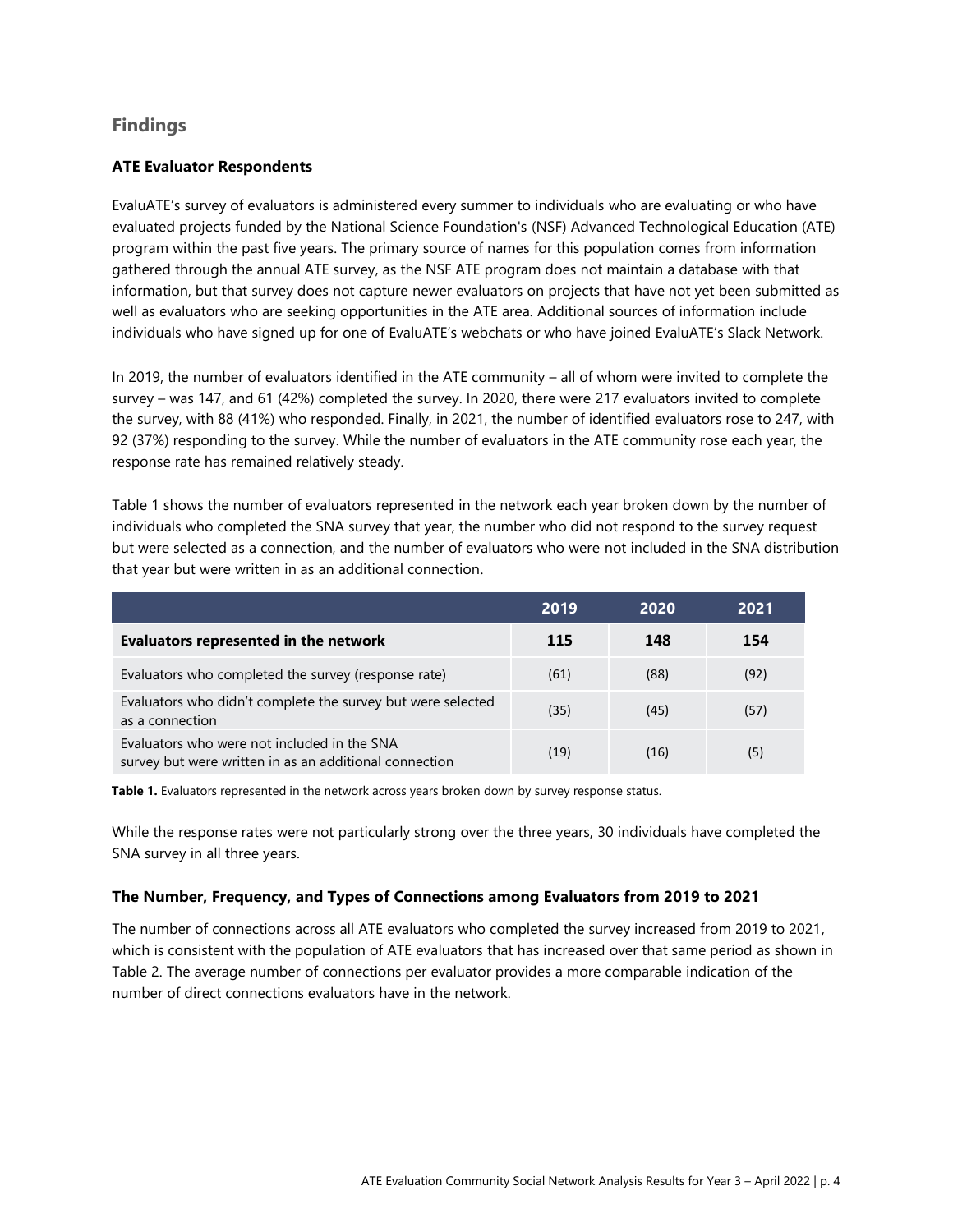**From 2019 to 2021, the average number of connections ranged from 6 to 7 which indicates that ATE evaluators continued to connect with each other, even during the COVID-19 pandemic.** 

| <b>Number of evaluator connections</b>                                        |      |      |      |  |
|-------------------------------------------------------------------------------|------|------|------|--|
|                                                                               | 2019 | 2020 | 2021 |  |
| Total number of connections across all evaluators who<br>completed the survey | 422  | 516  | 577  |  |
| Average number of connections per evaluator who<br>completed the survey       |      |      | b    |  |

**Table 2.** The total and average number of connections over the past 12 months across all evaluators who completed the survey. (2019 n=61, 2020 n=88, 2021 n=92).

While there was a decrease in the average number of connections after 2019, these averages are based on the members who responded to the survey and not the full population. Given the relatively moderate response rates, one can assume that the sample estimates are likely different than the true population and the average connections ranging from 6 to 7 should be interpreted more as consistency than meaningful difference.

#### **There was an increase in the number of interactions per connection each year from 2019 to 2021.**

As shown in Table 3, the percentage of connections characterized by only one or two interactions over the past 12 months decreased from 2019 to 2021 while the percentage of connections who interacted more than ten times increased over that period. The rise in interaction frequency was slight but it is a positive indication that the connections among those in the ATE evaluation community are increasing.

| <b>Frequency of interactions per connection</b> |      |      |         |  |
|-------------------------------------------------|------|------|---------|--|
|                                                 | 2019 | 2020 | $2021*$ |  |
| 1-2 times                                       | 52%  | 46%  | 42%     |  |
| <b>3-10 times</b>                               | 29%  | 32%  | 33%     |  |
| More than 10 times                              | 19%  | 22%  | 25%     |  |

**Table 3.** The frequency of interactions per connection over the past 12 months across all evaluators who completed the survey (2019 n=61, 2020 n=88, 2021 n=92). \*7 of the 577 reported connections did not include frequency data.

**The majority of reported interactions between ATE community evaluators from 2019 to 2021 were in the form of receiving guidance, information, or resources.** 

Collaborating on educational or outreach activities and working together on evaluations were also common types of interactions between ATE evaluators as shown in Table 4.

| Types of interactions                                         |            |      |            |  |  |
|---------------------------------------------------------------|------------|------|------------|--|--|
|                                                               | 2019       | 2020 | 2021       |  |  |
| RECEIVED quidance, resources, or information from this person | 48%        | 47%  | 38%        |  |  |
| PROVIDED guidance, resources, or information to this person   | <b>36%</b> | 31%  | 21%        |  |  |
| Collaborated on an educational or outreach activity           | 28%        | 33%  | 34%        |  |  |
| Worked together on an evaluation                              | 29%        | 26%  | <b>30%</b> |  |  |
| Other                                                         | 10%        | 7%   | 9%         |  |  |

Table 4. The frequency of connection types over the past 12 months across all evaluators who completed the survey (2019 n=61, 2020 n=88, 2021 n=92). \*7 of the 577 reported connections did not include frequency data.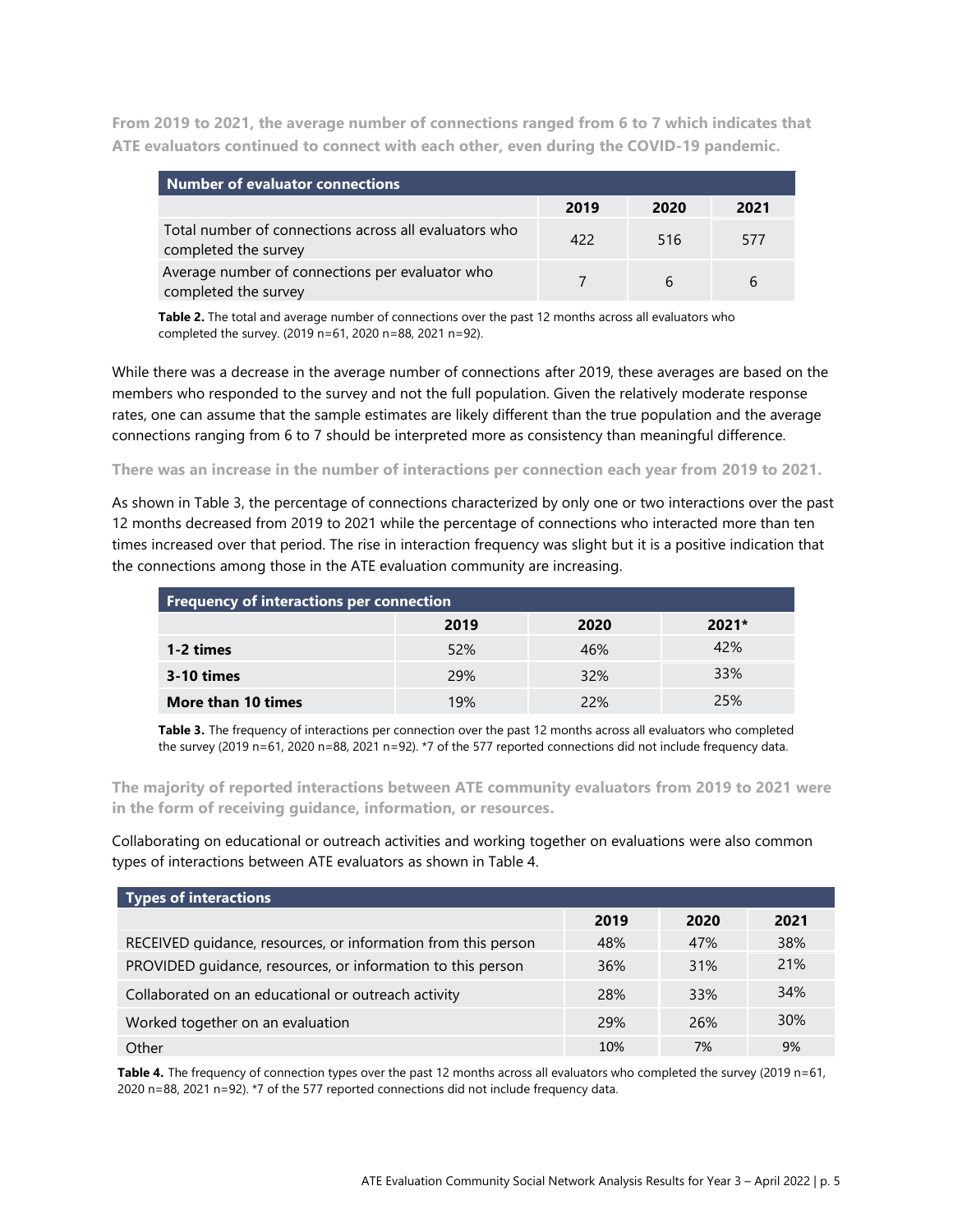## <span id="page-5-0"></span>**Visual Description of the Network using SNA**

A key strength of SNA as a method for evaluating networks is the ability to generate visualizations of those networks that can provide rich and useful information about the network as a whole and the position of individuals within that network. The network graphs below illustrate the increase in the number of individuals represented in the network from 2019 to 2021.

**The graphs below how that the network has consistently been characterized by a relatively small group of individuals who are highly connected within the network with the remaining individuals having relatively fewer connections.** 



Each dot in these figures represents an individual (or "node" in SNA terminology) in the network.

• The larger and darker the dot, the more connections that individual has.

Each line represents a connection (or "edge" in SNA terminology) between two individuals.

- The darker the line, the more interactions reported for that connection over the prior year.
- An arrow indicates that one individual identified the other as a connection. Connections with arrows on each end indicate that

each had identified the other as a



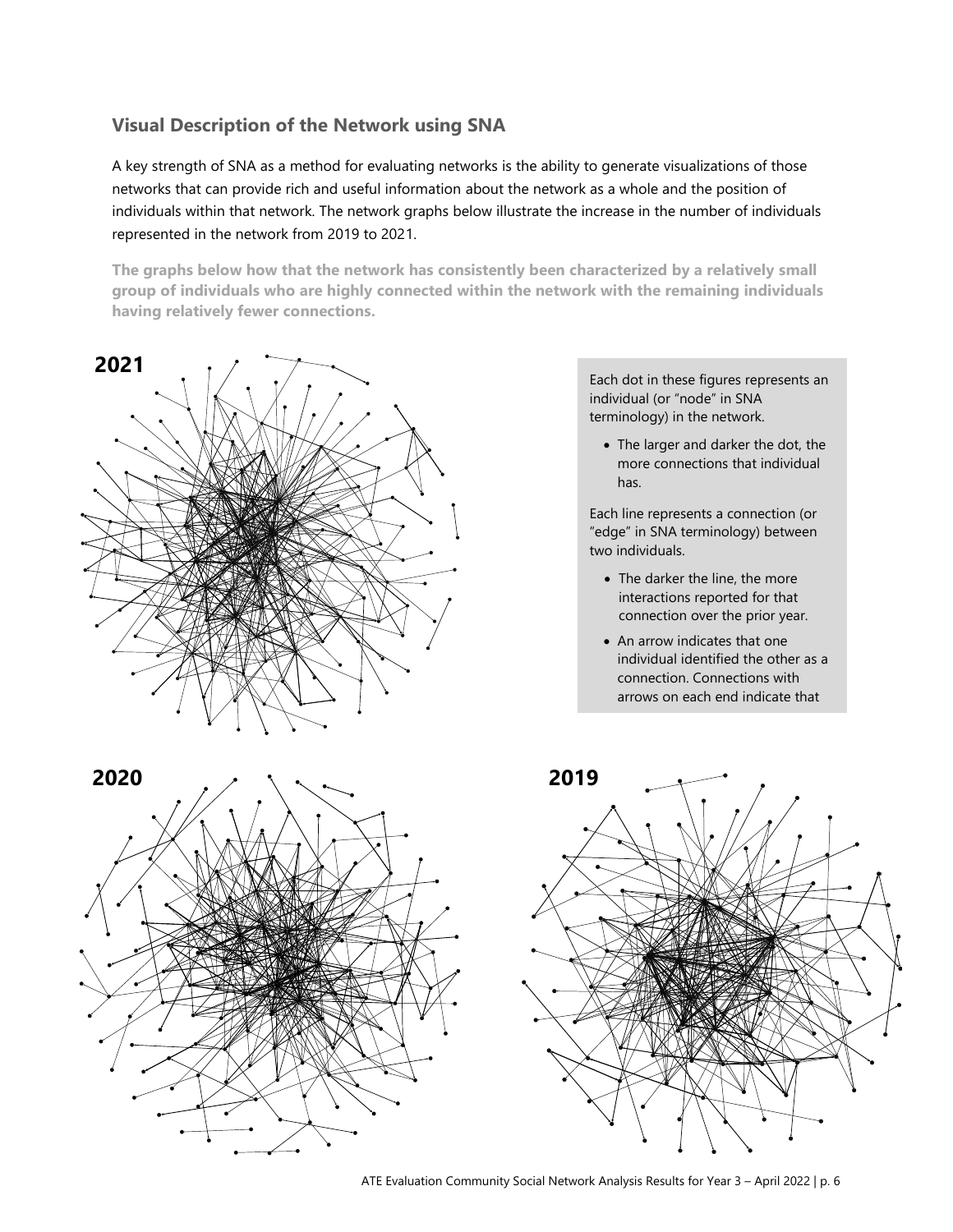## <span id="page-6-0"></span>**Quantitative Descriptive SNA Measures**

In addition to generating powerful visual depictions of networks, SNA can also be used to quantitatively describe the networks at a given point and then tracked to monitor changes over time. For example, SNA provides measures for analyzing the degree to which the individuals within a network are interconnected (i.e., density) and the extent to which the number of connections is distributed evenly across the network (i.e., centralization). These quantitative measures in relation to the information gathered from ATE evaluators are described below.

#### <span id="page-6-1"></span>**Density**

The simplest SNA measure to describe the connectedness at the network level is density, which measures the extent to which individuals in a network are interconnected. It is calculated as the total number of paired conections or ties in a network divided by the maximum number of ties possible.

**There has been a slight decrease in the density of the network over the three years. This difference might be explained by the apparent increase in the number of less-connected individuals who are represented in the network.**



#### <span id="page-6-2"></span>**Centralization**

Degree centrality is a common individual-level measure used in SNA to denote how influential a given individual is within the network and based purely on the number of connections associated with the individual. Centralization, however, is a network-level measure that indicates the extent to which the number of connections varies among members in a network. In a highly decentralized network, most individuals within the group have similar numbers of connections while in a highly centralized network, most connections are held by a small minority of individuals. Centralization ranges from 0 (i.e., all individuals have the same number of ties to others) to 1 (i.e., all ties are held by a single individual in the network).

**The network is characterized by a relatively few number of individuals who are highly connected within the network.**

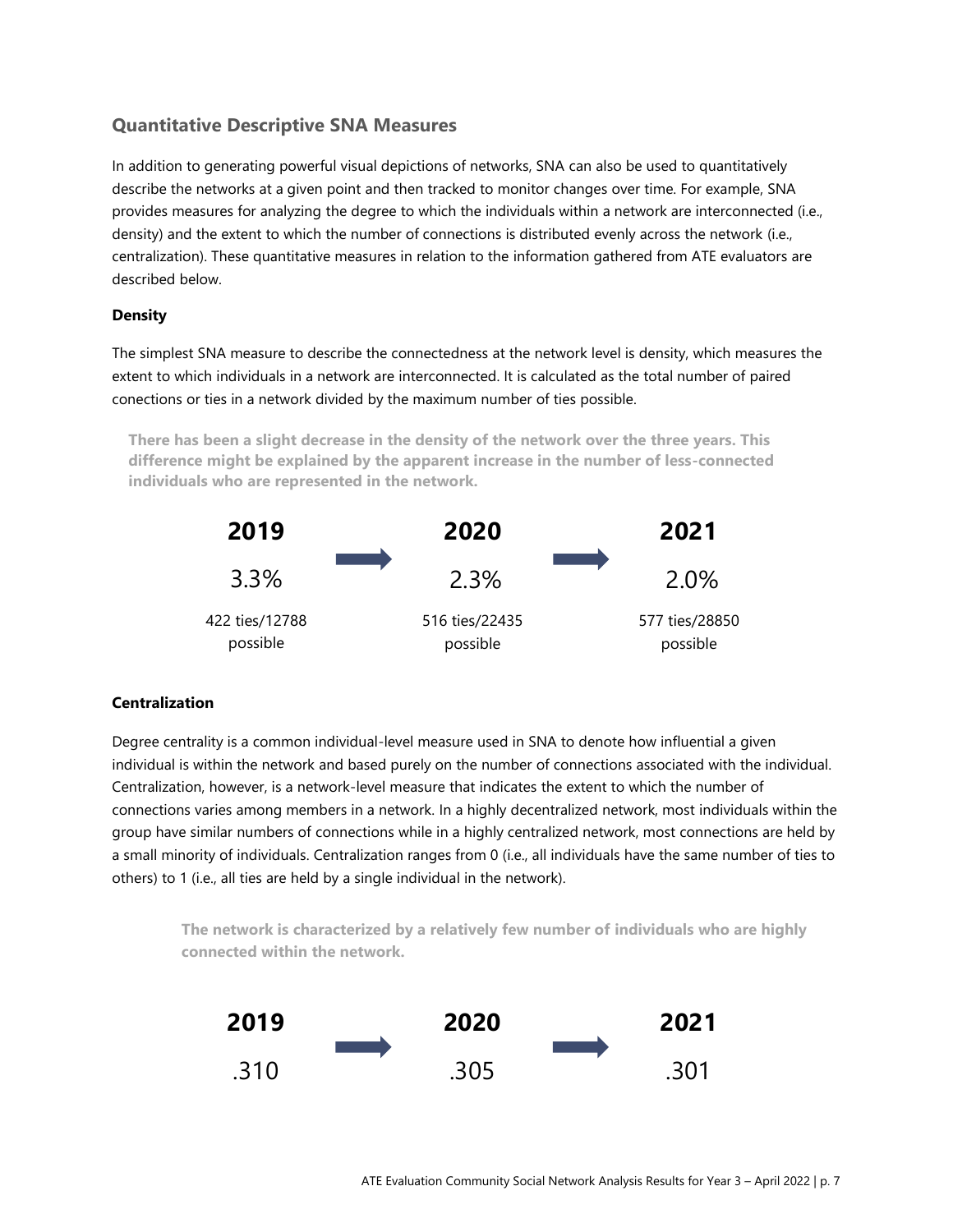## <span id="page-7-0"></span>**Concluding Thoughts**

This report provides a description of the ATE evaluator community in 2019, 2020, and 2021. The network of ATE evaluators continues to be characterized by a relatively small number of individuals who are highly connected or central within the network. However, the data also continue to show an increase in the number of individuals who have developed a few connections within the network. It is hoped that EvaluATE's efforts to provide more opportunities for evaluators to connect will also lead to an increase in the interconnectedness among those members, thus decreasing the network density. As a consequence, ATE evaluators will develop a broader range of individuals to whom they can go for evaluation-related guidance, support, and collaboration.

### **Recommendations**

The consistently moderate response rates on the SNA survey make it difficult for the project team to draw confident conclusions about the true nature of the connections among ATE evaluators, particularly in terms of changes over time. Rather than using the SNA data to understand the network as a whole, it is recommended that the project team use the data to identify opportunities for connecting some of the less-connected individuals within the network. The project team could also use the data to identify individuals who seem particularly well-connected and to learn more about the nature of those connections and what those evaluators are doing to develop and expand their own networks. Information gathered through this process could then inform efforts to help less connected evaluators meet and interact with other evaluators in the ATE community.